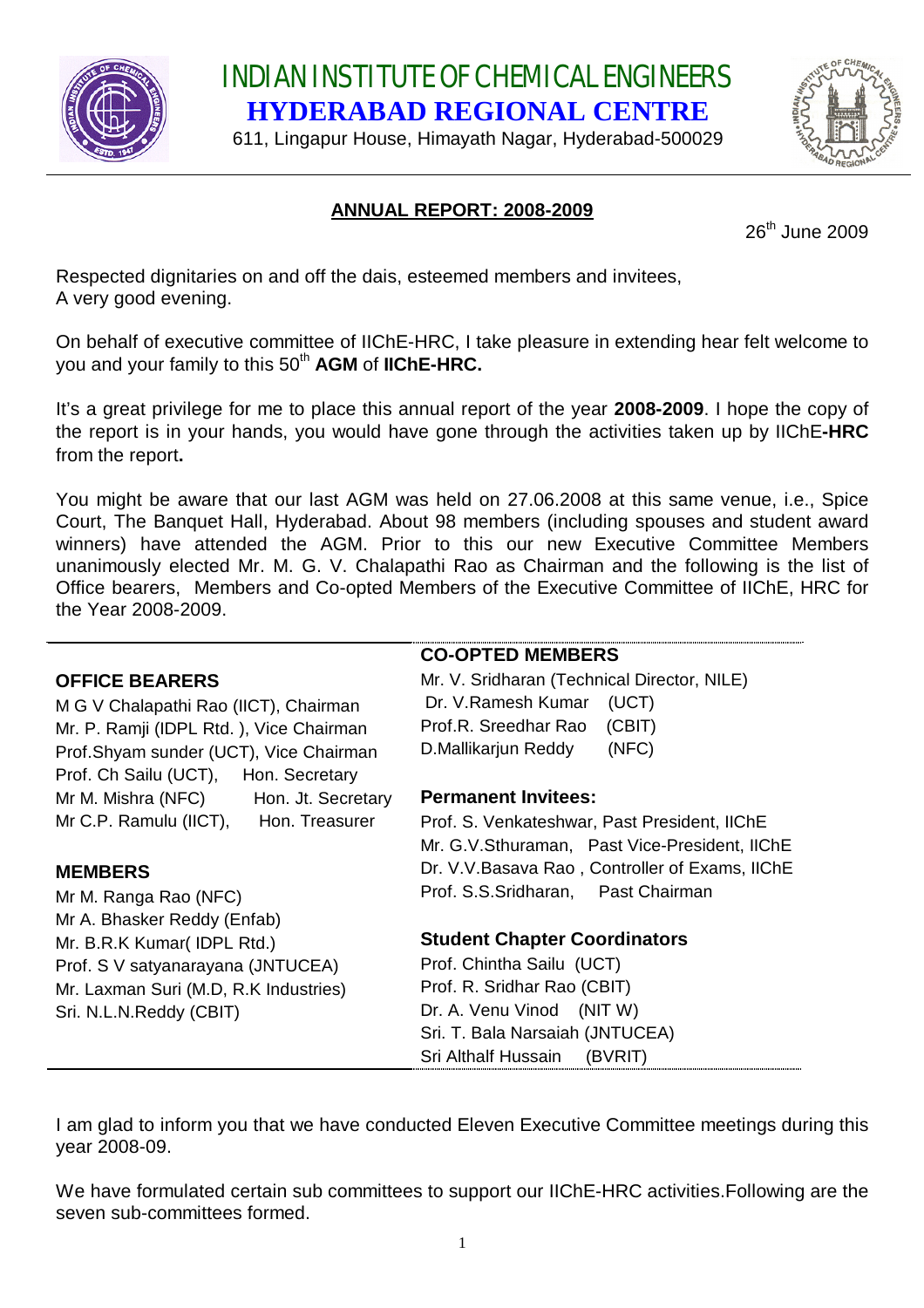#### **Technical Lectures/Seminars Organization**

| Dr. B. Vishwanadham IICT,        | (Chairman) |
|----------------------------------|------------|
| Prof. Ch. Sailu UCT OU           | (Convener) |
| Prof. R. Sreedhar Rao CBIT       | (Member)   |
| Sri. P. Shyam Sundar NFC         | (Member)   |
| Prof. S.V. Satyanarayana JNTUCEA | (Member)   |
|                                  |            |

#### **Student Chapter affairs Committee**

| Dr R. Shyam Sunder UCT                   | (Chairman),              | Sri. B R K I         |
|------------------------------------------|--------------------------|----------------------|
| Dr. Ramesh Kumar UCT                     | (Convener), Prof. S.V. S |                      |
| Prof S.V. Satyanarayana JNTUCEA          | (Member)                 | B. Sridhar F         |
| Prof. R. Sreedhar Rao, CBIT              | (Member)                 | Dr A. Venu           |
| Sri. Altaf Hussain, BVRIT                | (Member)                 |                      |
| Dr A. Venu Vinod, NITW                   | (Member)                 |                      |
| <b>Membership drive Committee</b>        |                          | <b>The Bulleti</b>   |
| Sri. P. Ramji<br><b>IDPL</b>             | (Chairman)               | Sri. V. Sridl        |
| Sri. Laxman Suri R.K Ind.                | (convener)               | Prof. V.V. I         |
| Sri. C.P.Ramulu<br><b>IICT</b>           | (Member)                 | Mr. Mallika          |
| Sri. V. Sridharan NILE                   | (Member)                 | Mr. Sarvana          |
| Dr R. Shyam Sunder UCT                   | (Member)                 | Dr. V. Ram           |
| Dr. Jaya Prakash UCT                     | (Member)                 | All Student          |
| Sri Altaf Husain BVRIT                   | (Member)                 |                      |
| Sri. Misra<br><b>NFC</b>                 | (Member)                 |                      |
| <b>Awards &amp; Endowments Committee</b> |                          | <b>Finance &amp;</b> |
| Prof. S. S. Sridharan UCT                | (Chairman)               | Sri G. V. S6         |
| Prof. R. Sridhar Rao CBIT                | (Convener)               | Sri C.P Ran          |
| Mr. D. Nandi<br><b>NFC</b>               | (Member)                 | Prof S.S. S          |
| Sri. V. Sridharan NILE                   | (Member)                 | Prof S. Ven          |
| Prof. V. V. Basava Rao UCT               | (Member)                 | Sri. A. Bhas         |
| Sri M Ranga Rao NFC                      | (Member)                 | Sri. V. Sridl        |
| Sri C.P Ramulu IICT                      | (Member)                 | Sri. MGV C           |

# **Industry – Institutional Interaction & Polyclinic**

| Mr A. Bhasker Reddy              | <b>ENFAB</b>  | (Chairman) |
|----------------------------------|---------------|------------|
| Sri M.Ranga Rao                  | <b>NFC</b>    | (Convener) |
| Sri G. V. Sethuraman             | <b>ENFAB</b>  | (Member)   |
| Sri Laxman Suri                  | R.K Ind.      | (Member)   |
| Sri. V. Sridharan                | NILE          | (Member)   |
| Prof. V.V. Basava Rao UCT        |               | (Member)   |
| Dr R. Shyam Sunder UCT           |               | (Member)   |
| Sri. B R K Kumar                 | (IDPL)        | (Member)   |
| Prof. S.V. Satyanarayana JNTUCEA |               | (Member)   |
| <b>B.</b> Sridhar Reddy          | <b>SRTIST</b> | (Member)   |
| Dr A. Venu Vinod                 | <b>NITW</b>   | (Member)   |

#### **The and Website Committee**

| Sri. V. Sridharan NILE                        | (Chairman) |  |  |  |
|-----------------------------------------------|------------|--|--|--|
| Prof. V.V. Basava Rao UCT (Convener & Editor) |            |  |  |  |
| Mr. Mallikarjun Reddy NFC                     | (Member)   |  |  |  |
| Mr. Sarvanan<br>— НСТ                         | (Member)   |  |  |  |
| Dr. V. Ramesh Kumar UCT                       | (Member)   |  |  |  |
| All Student Chapter Coordinators are members  |            |  |  |  |
|                                               |            |  |  |  |

### **Building Committe**

| Prof. S. S. Sridharan UCT  |            | (Chairman) Sri G. V. Sethuraman ENFAB | (Chairman), |
|----------------------------|------------|---------------------------------------|-------------|
| Prof. R. Sridhar Rao CBIT  | (Convener) | Sri C.P Ramulu IICT                   | (Convener)  |
| Mr. D. Nandi NFC           | (Member)   | Prof S.S. Sridharan, UCT OU           | (Member)    |
| Sri. V. Sridharan NILE     | (Member)   | Prof S. Venkateshwar, UCT OU          | (Member)    |
| Prof. V. V. Basava Rao UCT | (Member)   | Sri. A. Bhasker Reddy ENFAB           | (Member)    |
| Sri M Ranga Rao NFC        | (Member)   | Sri. V. Sridharan NILE                | (Member)    |
| Sri C.P Ramulu IICT        | (Member)   | Sri. MGV Chalapathi Rao IICT          | (Member)    |
| Prof. Ch. Sailu UCT        | (Member)   | Prof. Ch. Sailu UCT                   | (Member)    |
|                            |            |                                       |             |

# **Activities taken-up in the year 2008-09**

With the co-operation and support of all sub committees, the following activities were carried out during the year 2008-09.

# **Technical Lectures organised**

- 1. **"Success Factors in Career"** by Mr. Dileep Thatte, President, Chemsource Inc. Naperville, IL, USA. At Seminar hall of UCT, OU on 22<sup>nd</sup> January '09 (Thursday). Students, faculty of UCT and IIChE HRC members (about 48) were present.
- 2. " **Nano-Technology a tool for innovation in composites, coatings and solar cells" by Dr. Ramanuj Narayan,** Scientist, organic coatings and polymers division, IICT, Hyderabad, at seminar hall of UCT, OU on 30-01-2009 (Friday) about 50 members attended
- 3. " Biotechnology Nano applications" by dr. Dr. Chandrashekaram, Scientist, IICT, Hyderabad, on 30-3-2009 (Friday) at Seminar hall of UCT, OU.

# **Endowment Lecture**

Sri M. P. Chary Endowment Memorial Lecture on "**Exciting Chemical Engineering Opportunities in Multidisciplinary Domains**" by Dr.K. V. Raghavan, INAE Distinguished Professor, former Director- IICT, Hyderabad on 19<sup>th</sup> June 2009 (Friday) at Technology Auditorium, UCT OU. About 85 IIChE HRC members and about 90 research scholars and Students members